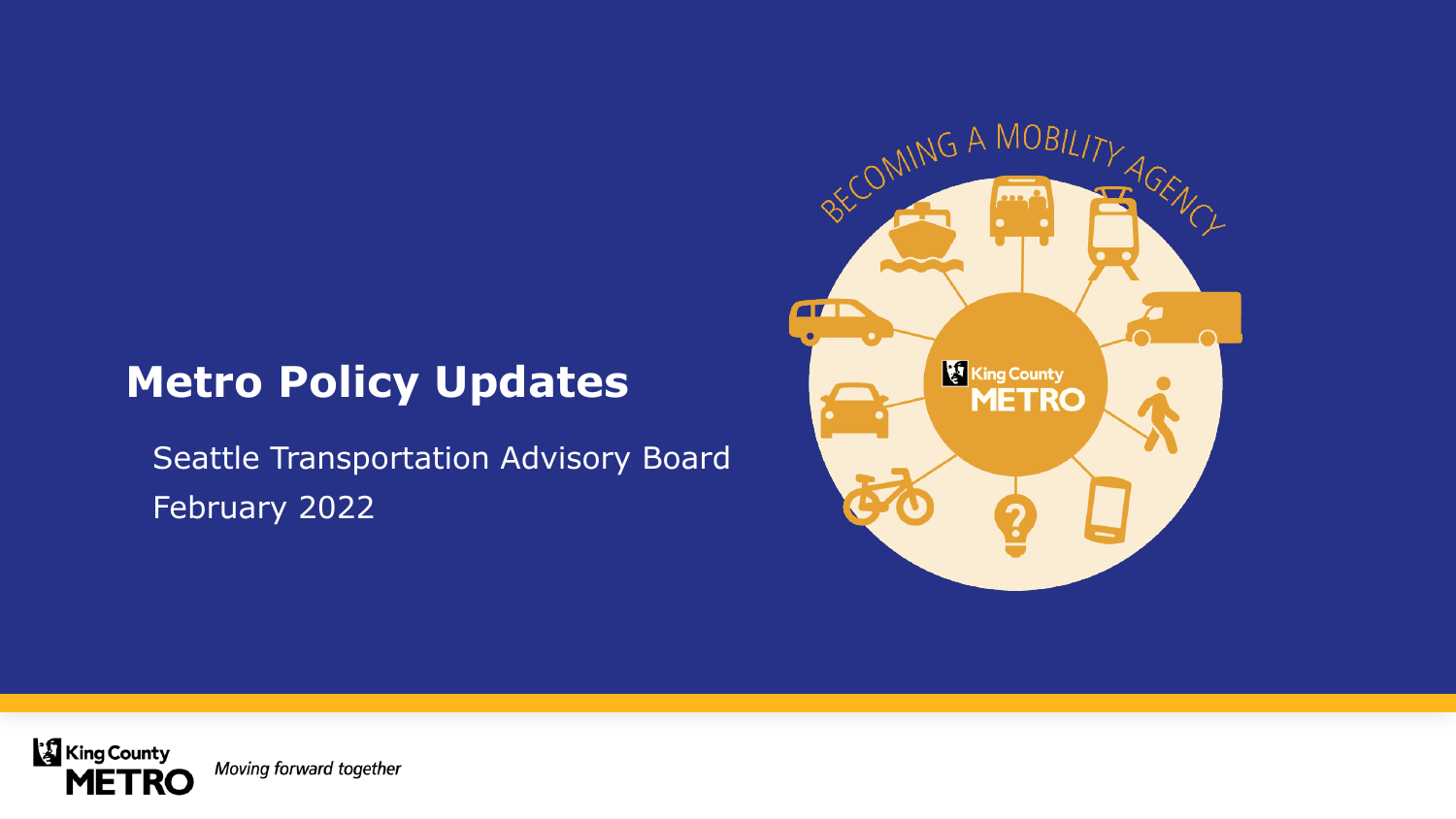## **Metro proposed updates to three guiding policies**



**STRATEGIC PLAN**

Goals, strategies, objectives Performance measures



**METRO CONNECTS** Long-range plan

Vision for service in 2040



**SERVICE GUIDELINES** How service is put on the road Guidance to add, reduce service

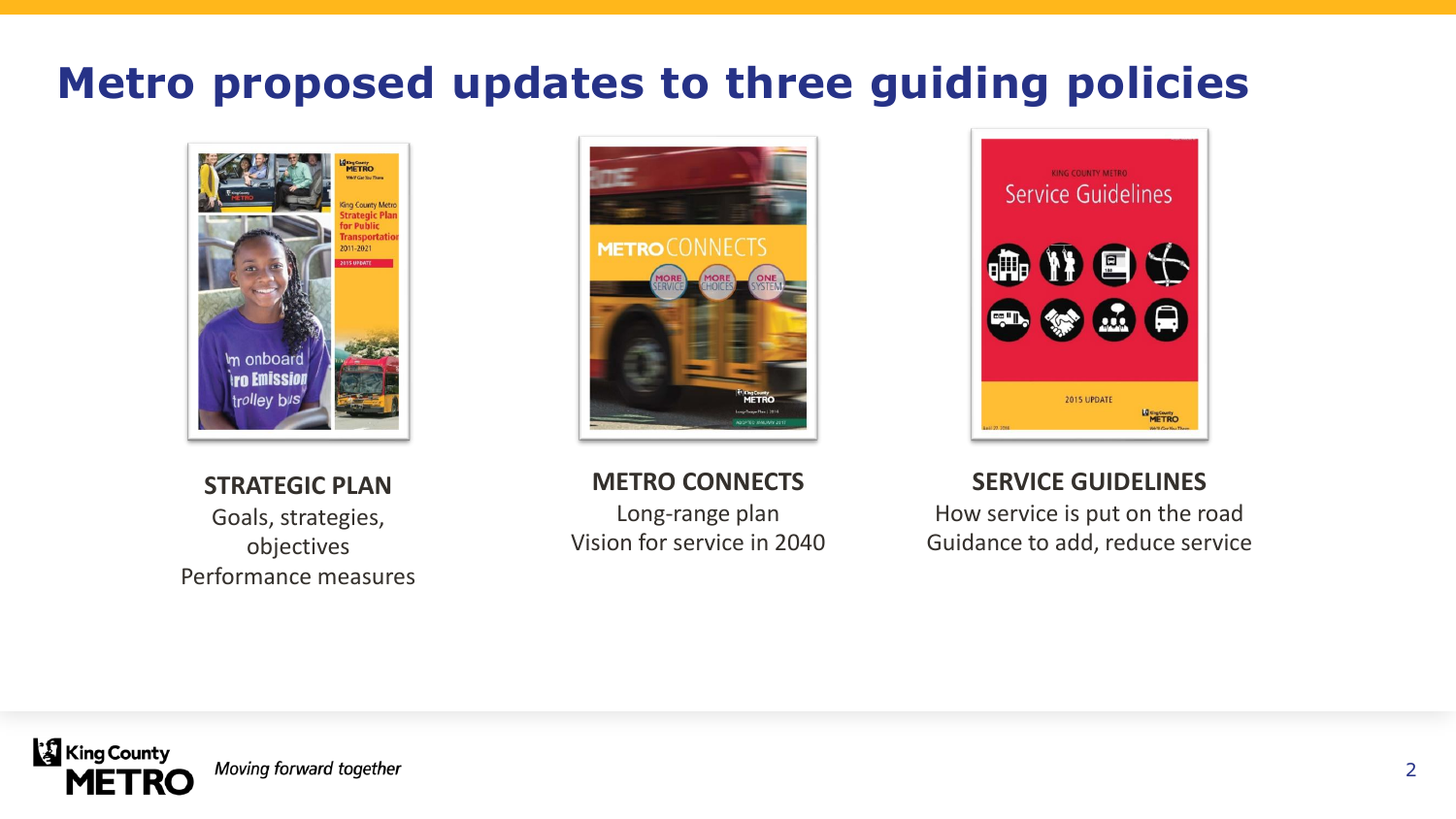### **Process for updates**

### **Winter 2020**

RTC, KCC adopt Mobility Framework (co-created with Equity Cabinet, shaped by input from cities, other stakeholders).

### **Spring 2020 – Spring 2021**

Engagement with SCA, RTC and staff, KCC and staff, Metro Connects TAC, Equity Cabinet, and others shapes proposed policies

#### **Summer 2021**

King County Executive transmits updated Strategic Plan, Service Guidelines, Metro Connects

### **Fall 2021**

RTC adopted policies in Nov, KCC adopted in Dec.

Moving forward together

**King County** 

**METRO**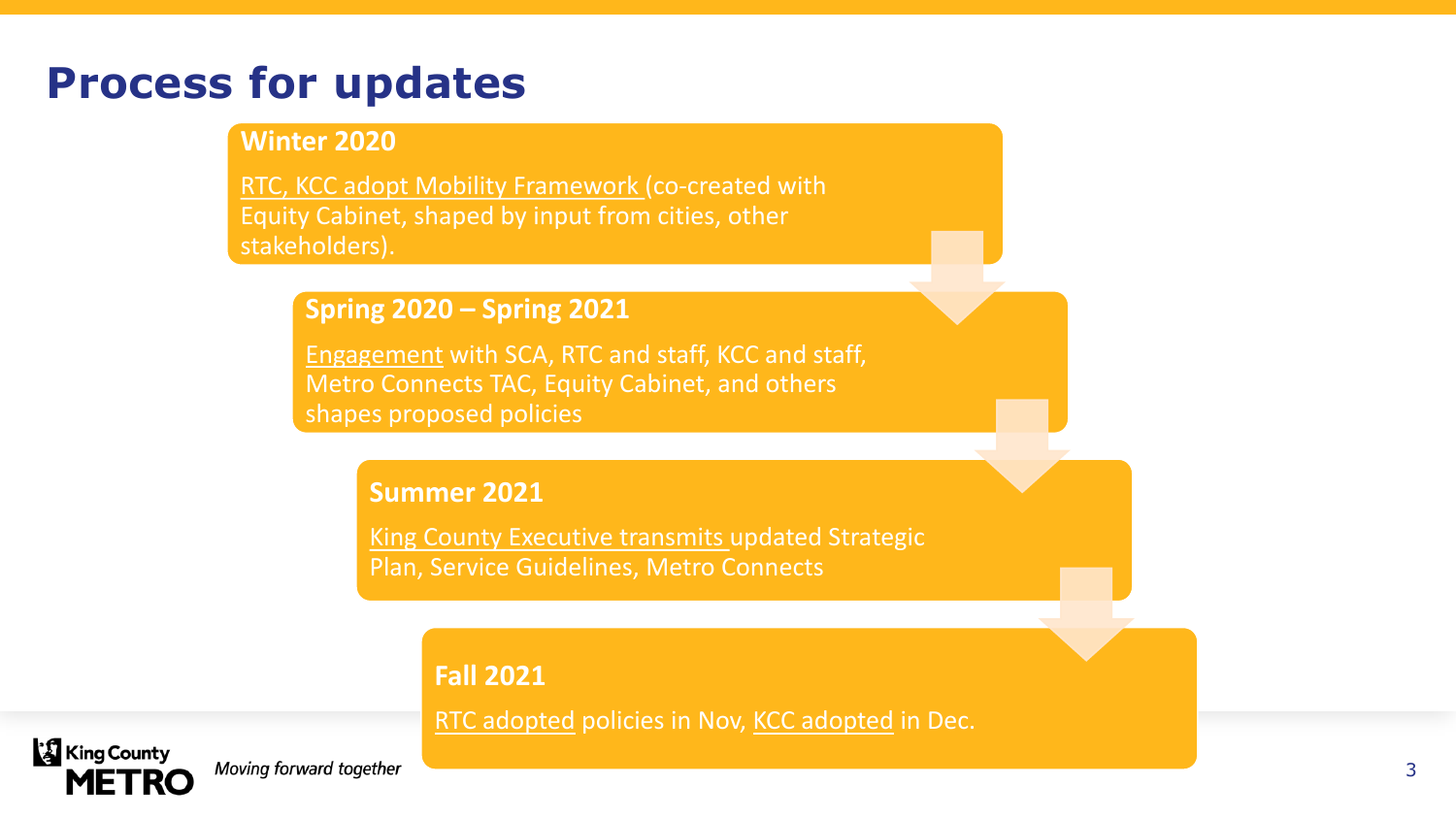### **How Metro proposed to update the policies**



**STRATEGIC PLAN**

Goals = Mobility Framework guiding principles

Online dashboard for performance measures

Respond to agency changes (innovation, electrification, marine)

|                       | <b>King County Metro Long-Range Plan</b> |
|-----------------------|------------------------------------------|
| <b>Metro Connects</b> |                                          |
|                       |                                          |
|                       |                                          |
|                       |                                          |
|                       |                                          |
|                       |                                          |
|                       |                                          |
|                       | November 17, 2021                        |
|                       | King County<br>METRO                     |
|                       | Moving forward together                  |
|                       |                                          |

### **METRO CONNECTS**

Incorporate Mobility Framework recommendations

Technical updates: service networks, costs

Increased clarity on how to deliver Metro **Connects** 



New ways to consider equity and climate in adding, reducing, restructuring service, and flexible services.

Incorporation of Metro Connects

Update sections on community engagement and partnerships

**King County**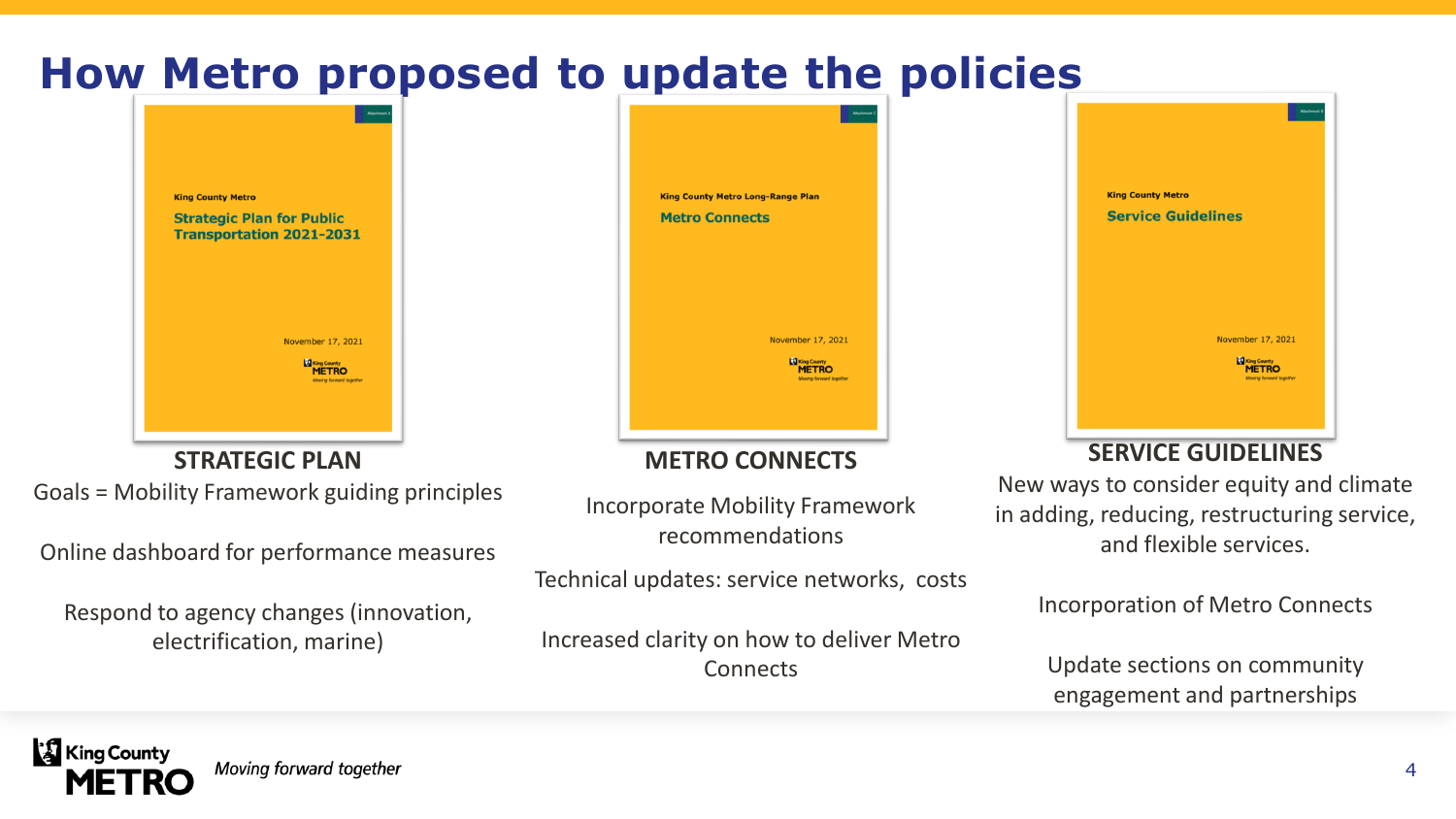# **Common changes**

- Increased emphasis on:
	- Advancing equity
	- Addressing climate change
	- Delivering Metro Connects
- Incorporation of Mobility Framework
- Acknowledgement of changes since previous adoption (i.e., Marine as a Metro service, more agency focus on electrification and innovation)
- Use of common template

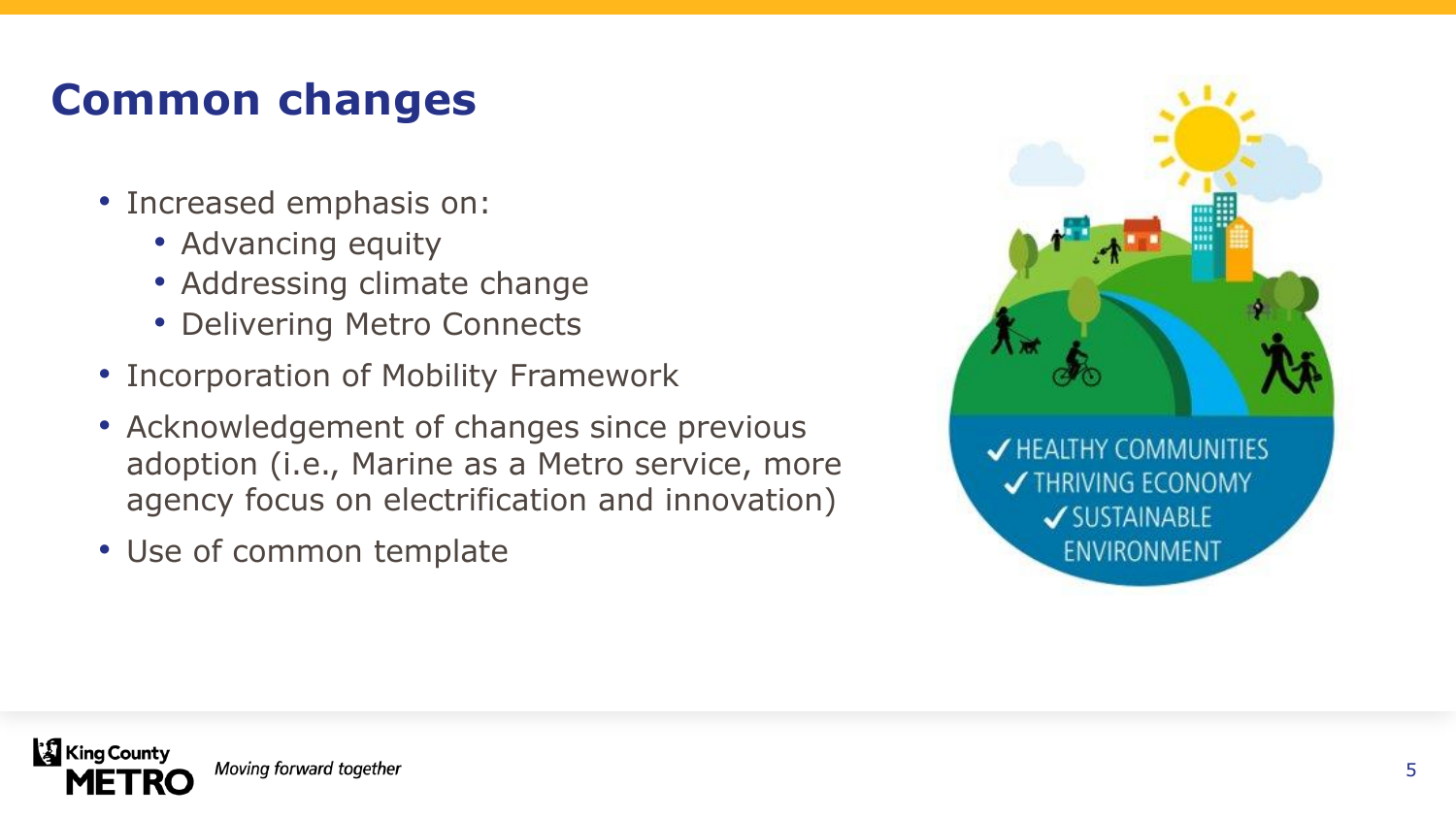# **Strategic Plan: major updates**

- **Mobility Framework guiding principles** → **Strategic Plan goals. Examples:**
	- keep passengers, employees, and communities safe
	- invest upstream and where needs are greatest
	- Support thriving, equitable, transit-oriented communities that foster economic development
- **Mobility Framework recommendations** → **Strategic Plan objectives, outcomes, strategies.** 
	- Example: Reduce demand for single-occupant and highemissions transportation modes and increase transit ridership.
- **New, simplified measures that align with policy, tracked through online dashboard.** 
	- Examples: commute times, pilot program ridership

**& King County** 

Moving forward together

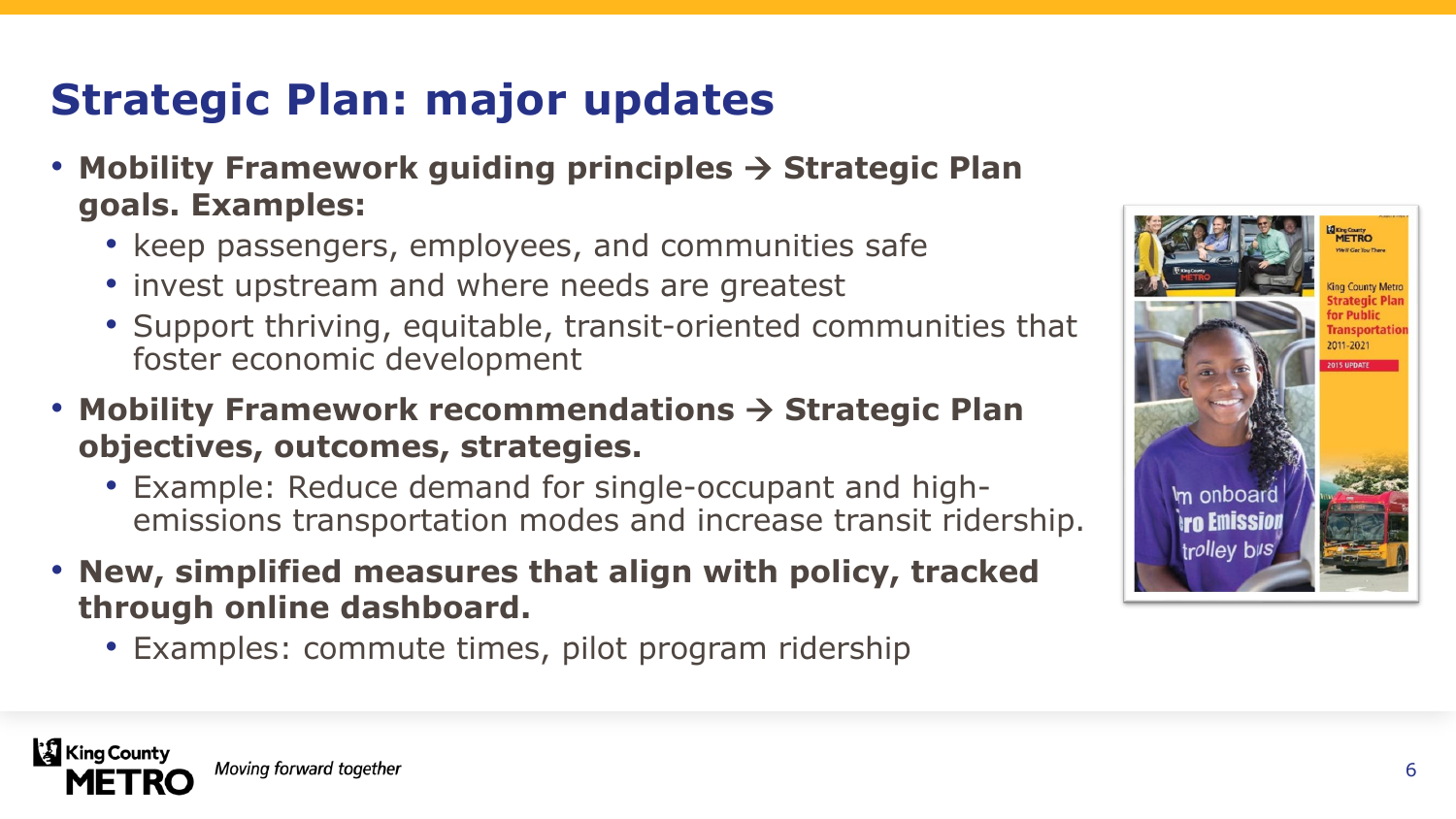# **Strategic Plan dashboard**



*For more information, visit: kingcounty.gov/metro/strategicplandashboard*

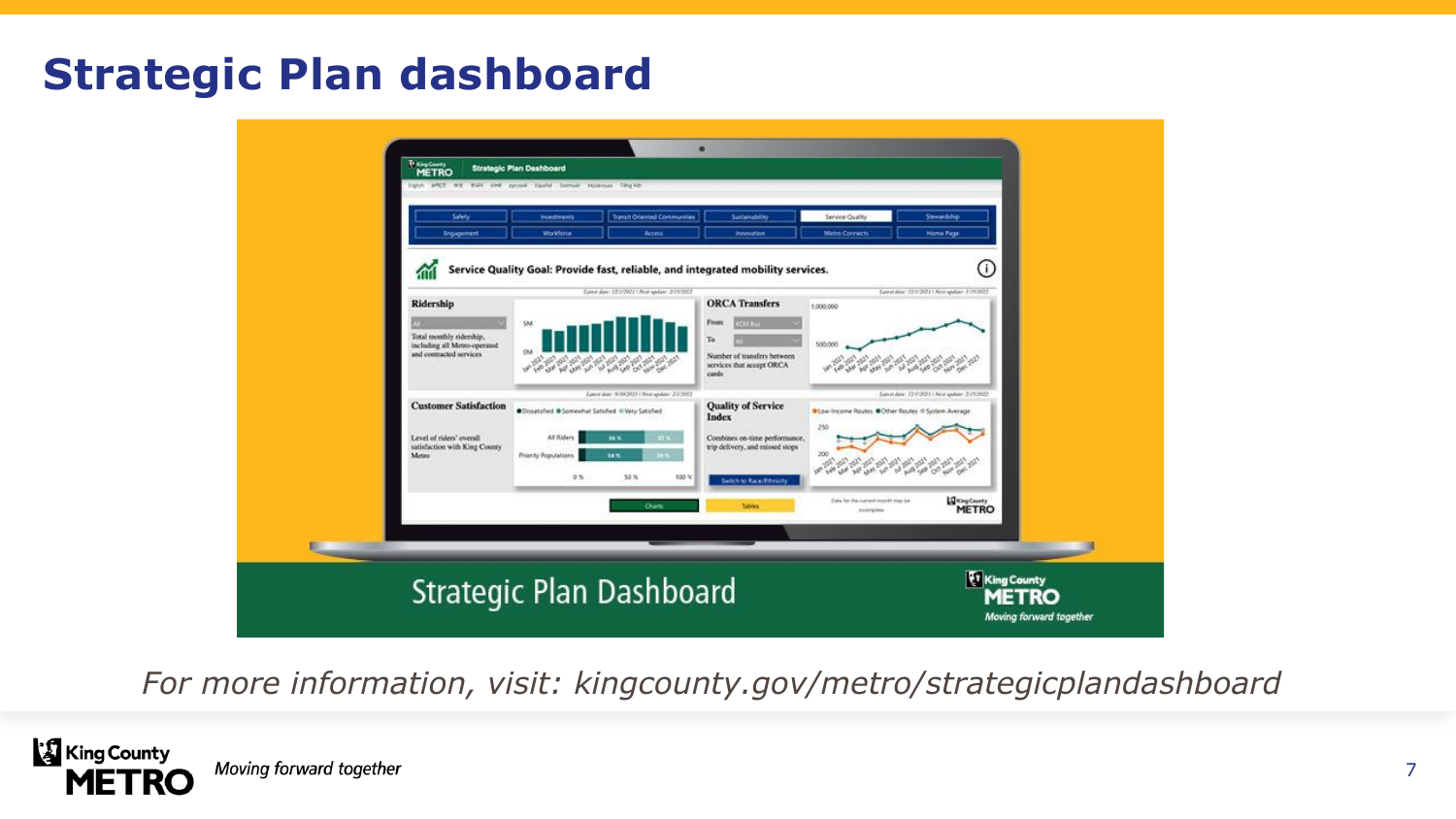# **Metro Connects: major updates**

- Updated network maps and associated costs
- Language changes align with Mobility Framework, Metro as mobility agency

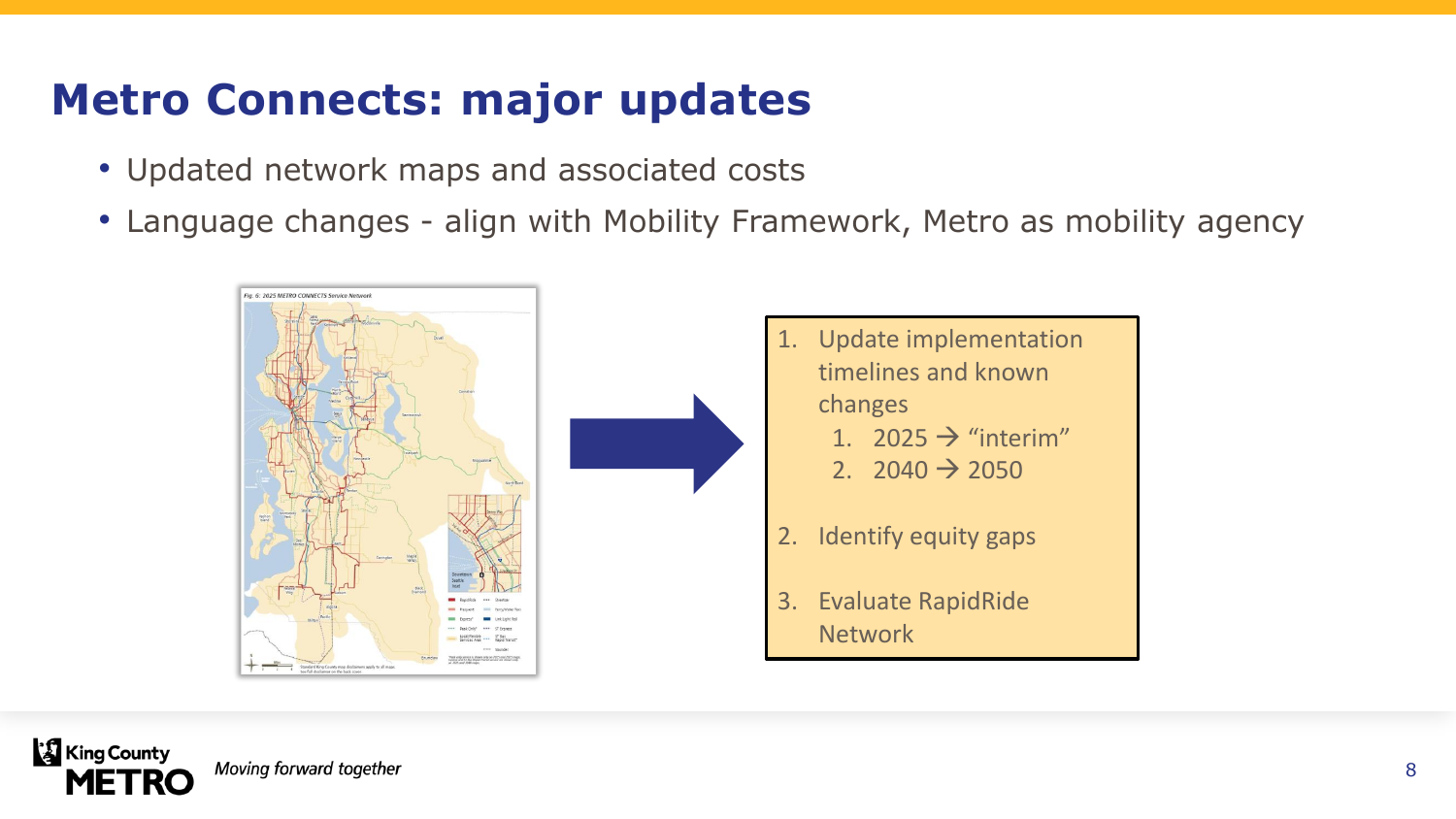### **Service Guidelines changes are based on:**



**King County** Moving forward together **METRO**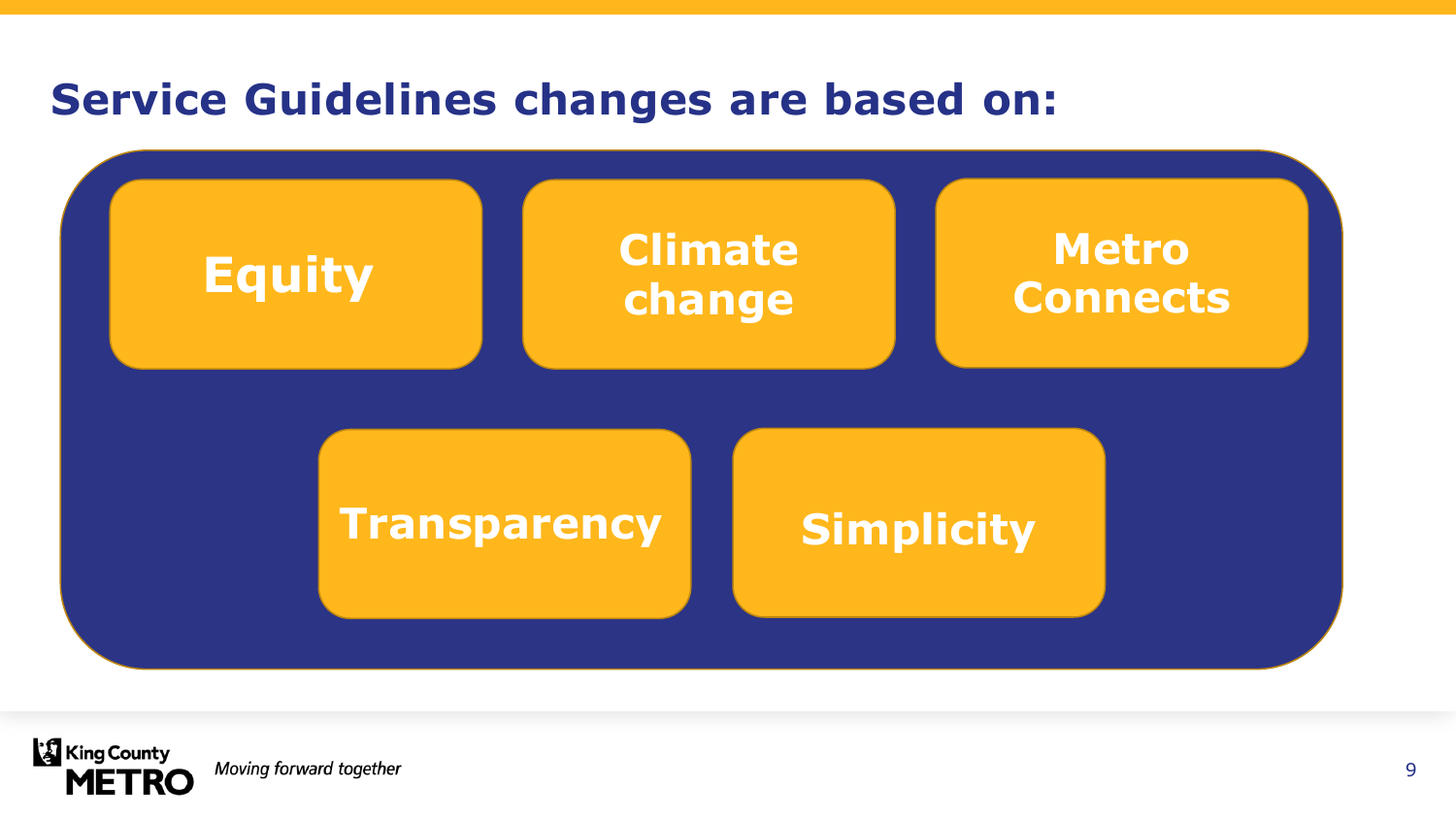# **Service Guidelines: major changes**

- **Redefined equity** to include low-income, minority, limited English proficiency, foreign-born, and disability populations
- **Made equity, sustainability, and Metro Connects higher priorities**. Examples:
	- New order for prioritization of service growth: equity, land use, geographic value
	- Metro Connects interim network sets target service levels
	- Productivity remains core factor in reductions, with equity as a prioritizing factor
	- Added language describing land uses supportive of Metro's service families